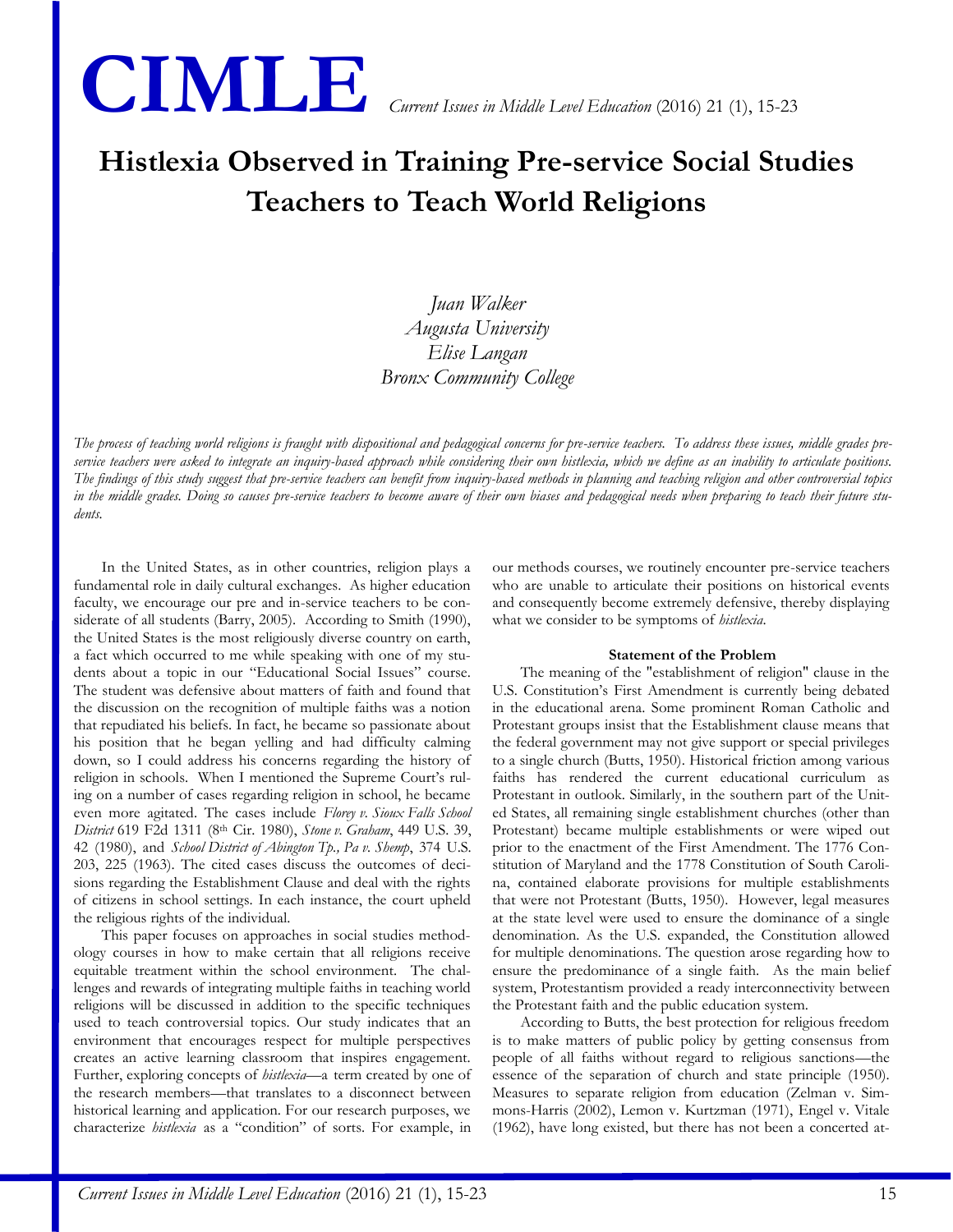tempt to treat all religions equally. Consequently, the American educational system has not, until recently, considered world religion courses a necessity.

To help pre-service teachers better understand world religions and address their histlexia, I included a world religions assignment in my social studies methods course in the spring of 2012. From the initial classroom meeting, when we started discussing world religions, the student mentioned earlier became visibly upset. He raised his hand and I called on him. He then launched into a very long, irate speech concerning his thoughts about his faith and what he referred to as "non-believers' faiths." After I allowed the student to air his grievances, I explained that by presenting another culture's religions or other cultures' religions did not mean that I was devaluing his religion. To my surprise, many of the students agreed with the student's objections stating that they were, "defending their faith." As I began a general overview of world religions, the same student mentioned that he was tired of having to discuss different religions. He pointed out that he was sure that the whole purpose of my class was to persuade all of the students to become atheists. Another student asked about my religion. Another student wanted to know which church I frequented. I informed them that my personal beliefs were not relevant to the dialogue at hand. I noticed students having their own conversations with dismissive body language, e.g., eye rolling, slouching, as they made dismissive remarks. It was the first time in eight years that the world religions lecture aroused strong reactions from students. I talked to another professor about the students' objections. On one hand, we do not want to be perceived as criticizing the students' beliefs, but we are responsible for preparing our pre-service teachers to teach multiple social studies subjects and students of different faiths. We wondered how these pre-service teachers would respond to students of diverse faiths and how they would teach about diverse religions, if they were called upon to do so. The two researchers set out to create an assignment to help address these concerns.

# **Framework for World Religions Project**

The following academic year, the social studies methods professors devised a unit on world religions as a response to the students' outcry and *histlexia*. The curriculum was not designed to criticize any particular faith, but rather to prepare them for their teaching placements. After two weeks of lessons built around understanding different religions (PEW Research Center, 2013), (see Appendix A), for my class, I asked the students to present their views concerning what they had learned. My main goal was to avoid their expounding upon their own religions, but instead to make them more knowledgeable about others. I therefore mandated that they act as research scholars for a specific religion; the students were assigned geographic regions. We selected Africa, Southwest Asia (Middle East), and Southern and Eastern Asia, using 7th Grade Georgia Performance Standards for Social Studies (2012). Each group of four teacher candidates was required to study one main religion from their respective regions, using primary sources e.g., letters from religious leaders, interviews with religious leaders, and religious books. When the units were completed, the teacher candidates were asked to participate in preand post-project discussions about their work. The first aspect of the theoretical framework for this assignment is according to Waks (1985):

In the emerging age we will require religious formulations that greet with critical respect the achievements of the scientific rational mind, even as they point beyond rational thinking

to the great mystery. And we will require religious practices that are demonstrably useful in assisting a linkage with the mystery, and the living of a life that derives from it, a life transcending narrow personal, social, religious, and national boundaries, and materialist values such as greed and domination (p. 276).

The students were responsible for providing descriptions of different faiths from all over the world. We examined the positive and negative aspects of each religion from a historical perspective. Kunzman (2006) wrote, "Ethical Dialogue involves cultivating empathic understanding of unfamiliar ethical perspectives and then engaging in thoughtful, civic deliberation in light of this understanding" (p. 6).

As mentioned earlier, religion and education have always coexisted in the United States. During the eighteenth century, Protestants taught citizens how to read for the primary purpose of being able to read the Bible. There were other purposes as well. Protestants of Scottish extraction, for instance, believed that the working classes needed to be literate to create a productive society (Kaestle & Foner, 1983). During the nineteenth century, the values of liberalism began to permeate the American culture, focusing on concepts associated and derived from liberty and equality. One facet focused on religious freedom. Protestant Christians used schools as a means to perpetuate their faith in future generations (Eck, 2001). Protestant Christian leaders also feared that governmental agents could use the educational system to impose their secular views on future generations. Failing to see the cognitive disconnect, the Protestant Christians used methods of indoctrination to prevent the secular influences of the government (Miller, 1995). This was not only an attempt to maintain the superiority of the Protestant faith but it prevented other religious views—both secular and non-secular—from permeating the school system. In fact, teaching other religions in public schools is a relatively new initiative. Lester and Roberts' (2009) research on Modesto California stated:

Modesto has always struggled with the challenges posed by diversity. Over the past 40 years, the town has made room for an array of immigrants, including Buddhists, Sikhs, Hindus and Muslims. Five evangelical Christian 'megachurches' with over 2500 members have sprung up alongside mainline Protestant and Catholic denominations and a flourishing Jewish community. Overt incidents of religious prejudice have been rare, but the cultural divide bred mutual suspicion (p.188).

In 2008, Modesto chose to become the first public school district in the U.S. to require all high school students to take an extended and independent course in world religions. The class has not been the subject of lawsuits or complaints by parents and has gained acceptance among all of Modesto's religious groups. Since no other public school district in the U.S. offered a course on world religions, Modesto had to create one. A well-functioning democracy ensures that all of its citizens feel included so that they trust one another and can contract freely in the marketplace and participate in politics to make collective decisions (Putnam, 2000). The rationale for interconnectivity between faiths allows for a process of understanding and communication. Gunn (2009) furthers this argument by stating that the role of religion in public schools is an incredibly controversial topic. Along with other debatable social issues, the subject offers various views on fairness in the school system, while sparking emotions and questions of allegiance.

As Smith (1990) explained, the battle over morals and character development conflicted during the start of the twentieth cen-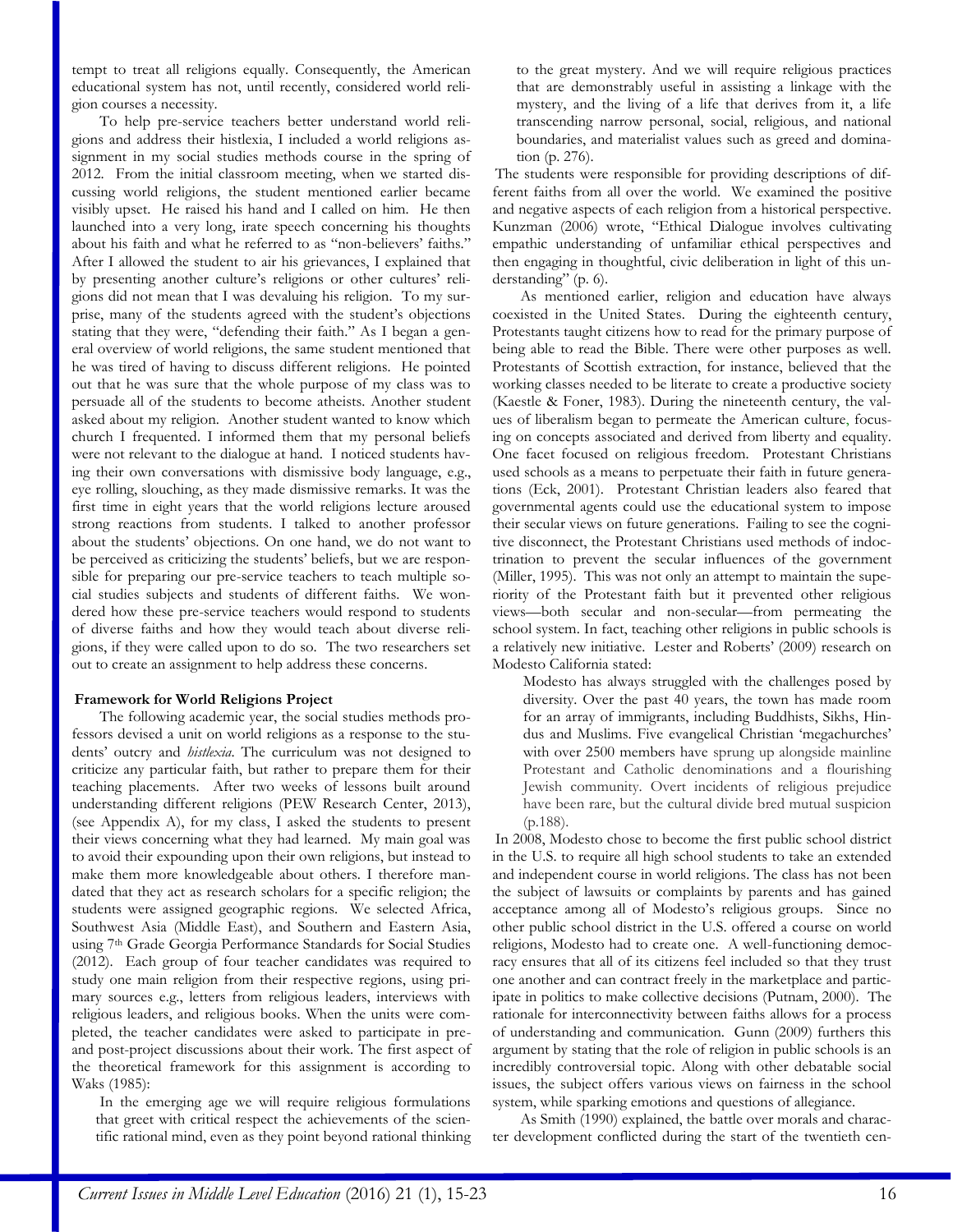tury when Protestants and Catholics were debating which religions would hold a dominant space within the public education system (McClellan, 1999). This is the first evidence of religious duplicity in the public schools. The goal was never to insist that other religions were not of value, but to launch a proxy war by promoting only the Protestant viewpoint—a pattern which excluded other religions from school systems. Additionally, Benda and Corwyn (1997) found the practice were more prevalent in the southern states—a construct that endures.

Elifson, and Hadaway (1985) noted that during the twentieth century the primary means of implementing Protestant views was through the social studies programs within public schools. In 1916, The National Education Association (NEA)'s Committee on the Social Studies was founded to identify basic principles that should be taught in social studies courses. In addition, there are remnants from the 1916 Committee to Restructure Secondary Education (CRSE) that recognize the need for social control, the Protestant work ethic, and the significance of all work. Based on the Common Core State Standards Initiative [CCSSI] 2012), the concepts of citizenship are interchangeable with Protestant views.

According to Willingham (2010), during the 1970s, the Supreme Court mandated that the United States had to honor different faiths in its school systems. A number of measures were created to protect religious minorities in a Christian-based environment (1917-1962). However, during the 1980s and 1990s, the Court reversed some of its early decisions and decided that a more pluralistic approach was needed. In addition to creating confusion, stakeholders interpreted the Court's decisions as a pretext to portray religion in schools as only Protestant (Bijsterveld, 2000). The discussion of what was appropriate school curriculum generated forums for political leaders to question and reaffirm their own religious views.

A strong movement toward advancing conservative values (and curriculum) in schools began in the twenty-first century. In 2009, Texas created a number of measures that challenged many of the Supreme Court's 1970s rulings. Despite concentrated efforts to maintain the Protestant religion's influence in the school system, Horne (2003) concluded that a classroom where religious diversity is honored encourages children to develop and preserve their own cultural identities*.* According to Haynes and Thomas (2001), a cursory view of other religions can give students the impression that the religious life of humankind is inconsequential or trivial.

Within the framework for teaching world religions, The National Council for Social Studies (NCSS, 1998) advised that an understanding of other faiths is important in our increasingly connected, globalized society. Merryfield (2013) suggested that social studies students needed to develop an interest in people and cultures different from their own. Merryfield recommended using the Durham, Ferrari, and Santoro template (2008) outline: (a) the school's approach to religion is academic, not devotional; (b) the school may strive for student awareness of religions, but should not press for student acceptance of any religion; (c) the school may sponsor study about religion, but may not sponsor the practice of religion; (d) the school may expose students to a diversity of religious views, but may not impose any particular view; (e) the school may educate about all religions, but may not promote or denigrate any religion; and (f) the school may inform the student about various beliefs, but should not seek to conform him or her to any particular belief. A summary of their key guiding principles states: (a) teaching about religions and beliefs should be provided in ways that are fair and accurate and are based on sound scholarship; (b) teachers should have a commitment to religious freedom that contributes to a school environment and that fosters protection of the rights of others; and (c) teaching about religions and beliefs is a major responsibility of schools, but the manner in which this teaching takes place should not undermine or ignore the role of families and religious or belief organizations. From the framework provided, we believe our pre-service teachers need to have the knowledge, attitude, and skills to teach about religions and beliefs in a fair and balanced manner. Further, they should possess subject-matter competence and the necessary pedagogical skills so that their interaction with students is sensitive and respectful. An illustration of this process is explained by Passe & Willox (2009):

Students encounter both the data of religious traditions and the theories employed to study them without any pretense of neutrality on the part of the teacher or of assigned sources. They are thereby invited to become active, self-reflexive subjects in the process of interpretation, ideally conscious of the limits of these or any practices of comparative inquiry and empowered to challenge the hegemony of any interpretive position – including, again ideally, those adopted for the construction of the courses themselves (p. 177).

# **Inquiry Learning**

The goal for this project called for a social studies curriculum that included teaching world religions. Darling-Hammond (2010) outlined four aspects that are essential for creating citizens of the future: manage one's own work, solve problems, gather information, and create the desire and ability to design new products We also examined Morris's (2003) work on intelligence to probe existential and metaphysical questions more deeply. The argument is that most scientists reject creationism based on scientific rationale; however, presenting this account should not dissuade students from their views. But it raises the question: What is faith and is faith based on science and reasoning? Morris provided a logical stance to allow students to preserve their respective faiths by encouraging them to make their own choices. In short, the decision about what to believe lies with the individual, which is a construct that we (methods professors) encourage our pre-service teachers to recognize.

#### **Foundations of Faiths**

The next aspect of preparation was by far the most challenging. By exposing the pre-service teachers to diverse views of multiple faiths by examining the philosophical theists, students would understand the basic terminology for exploring faith within an intellectual framework. Students considered the following from Noddings (2006):

The survival of maximally counterintuitive concepts in the imagistic-mode depends largely on the high-arousal property of various exercises-events such as revivals. Obviously, high arousal contributes to wide variation on how people interpret the concepts, and so we may find concepts upheld vigorously even though they are poorly understood (p. 259).

This view offers a framework of recognition for diverse views. A student may view himself or herself as a Protestant, but may not realize the main tenets of his or her faith. The question becomes how to mediate a framework for common objectives regarding different faiths? Diversity in education is not a new concept. We do not acknowledge a lack of recognition. Jones and Sheffield (2009) painted a picture of diverse groups and the role they play in communities: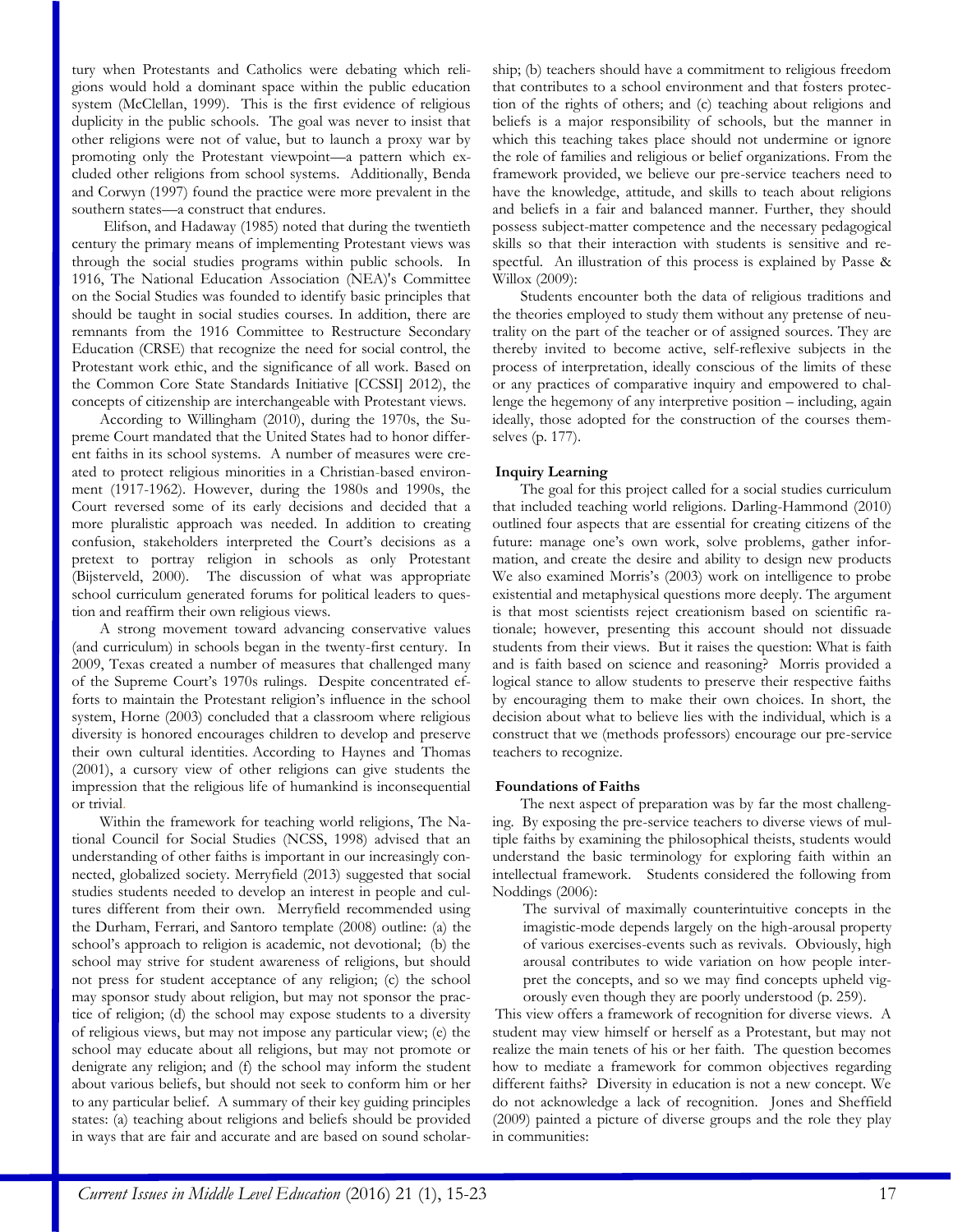They, too, make decisions about political issues and political candidates in the light of deeply held commitments, commitments that guide their thinking about career and educational paths for their children and the rules and guidelines they institute when children start dating (p. 4).

By examining early religious theorists such as Pascal and Kierkegaard, the pre-service teachers were provided with a language and a rationale for faiths' foundations. Within Kaestle and Foner's (1983) work, much of the philosophical foundation for American schools is built upon a Protestant framework; consequently, other groups in the school system may feel marginalized. In Noddings (2006) framework, she encourages students to study foundations of faith, myths, women's roles, hell or damnation, and morality. All of these social aspects offer a broad view of faith. We explore the value in discussing these themes within teaching about diverse faiths.

## **Myths**

Myths can be explored in multiple contexts. A handful of pre -service teachers in my methods class see myths as children's stories; in addition, they viewed accounts from the Bible to be associated with myths. Some students operated under a framework that all events in the Bible were facts. When asked to draw accounts from other faiths, such as Hinduism, they referred to those events as myths. Within myths, we explored symbols, unnatural acts, miracles, and the lessons associated with the myths. In Noddings (2006) context:

First, of course, is the understanding that many religion stories are in fact myths and have tremendous power. But students should also be invited to consider what the main themes of some important myths are and how those have been interpreted. Are they for example, reasons to question some interpretations? Are there political as well as religious dimensions to the myths and their interpretations (p. 264)?

Myths can be used to present positive and negative aspects of human nature. They can also be used for subjugation or for liberation. Are there certain groups that benefit from selected myths today? Are there groups that are hurt by certain myths? The preservice teachers were encouraged to explore these questions.

# **Gender Roles**

A question of theoretical consequence is: How are we viewed within a particular faith? What are gender roles for women? Are women used as symbols of hope or foolishness? Noddings (2006) explained:

There are lovely accounts for both Jewish and Muslim women, and these, too, should provide material for discussion. Despite oppressive and continued lack of recognition, many women have found deep spiritual satisfaction without leaving patriarchal institutions (p. 270).

Within the project, students were encouraged to closely explore gender roles. What did they learn about women and how they were viewed and treated? Are women portrayed as heroic or passive? Are there conflicting messages regarding the role of women within the religion they were examining? Do women hold equal footing with male figures in the religion they explored?

# **Hell or Damnation**

Within Smith's (2002) study, he interviewed high school students regarding their religious views. When the question of damnation was explored, he found that students had a fundamental misunderstanding of the role of hell within a religious framework. What would qualify as hell within different religious views? What would constitute punishment or eternal damnation within a given faith being examined?

## **Morality/Spirituality**

Aspects of self-interest, reason, kindness, citizenship, and other aspects associated with positive human nature were discussed within the tenets of different faiths.

Within Nodding's (2006) design:

Possibly the most important thing for students to learn is that many atheist, deists, and agnostics are good people good defined as our conventional system or morality describes it. These are people who would not kill, steal, rape, inflict unnecessary pain, or ignore the suffering of their neighbors (p. 275).

Providing the students a context for fair treatment was paramount within the discussion. It was important to let the preservice teachers know that their faith is respected and to open a door for dialogue regarding the inclusion of other faiths. Most fitting is Noddings' account, "But no child should be made to feel foolish or stupid—either for her failure in mathematic or her religious beliefs. Our democracy depends on bringing our children together, not alienating them" (p. 276).

## **Research Methods**

# **Site Description**

In order to evaluate the attitudes of future social studies teachers on the inclusion of global religions into the curriculum, the research team devised a case study that involved visiting a middle school in a rural city in the southeastern United States. This was accomplished through preparation, observation, reflections, and then break-out sessions. The study took place during the spring of 2012 and consisted of 24 (n=24) pre-service social studies middle grade teachers.

#### **Classroom Preparation**

In order to ensure that the pre-service teachers would be able to teach their religion units, the researchers provided a two-week course preparation on most major religions within the United States. Pre-service teachers were assigned to work together in groups of four and were required to create their own units (six lessons and an informal assessment).

## **Data Collection**

To avoid atheoretical constructs, the researchers implemented the tenets of Yin. According to Yin (2003), creating a case study is built around the following principles: a study question; its propositions, if any; its unit (s) of analysis; the logic linking the data to the propositions; and finally, the criteria for interpreting the findings. One of the main mechanisms within qualitative research is to establish test validity. We constructed validity by establishing operational measures for the concept being studied (Appendix B); by having a pre-group discussion; completing the units (Appendix C); informal assessment (artifacts); and participating in a post-class group discussion to gather evidence. Internal validity was established by examining the causal relationship whereby certain conditions were shown to lead to other conditions, as distinguished by spurious relationships. We used member checking as another form of internal validity by having a colleague read the surveys and the manuscript of the pre- and post-course,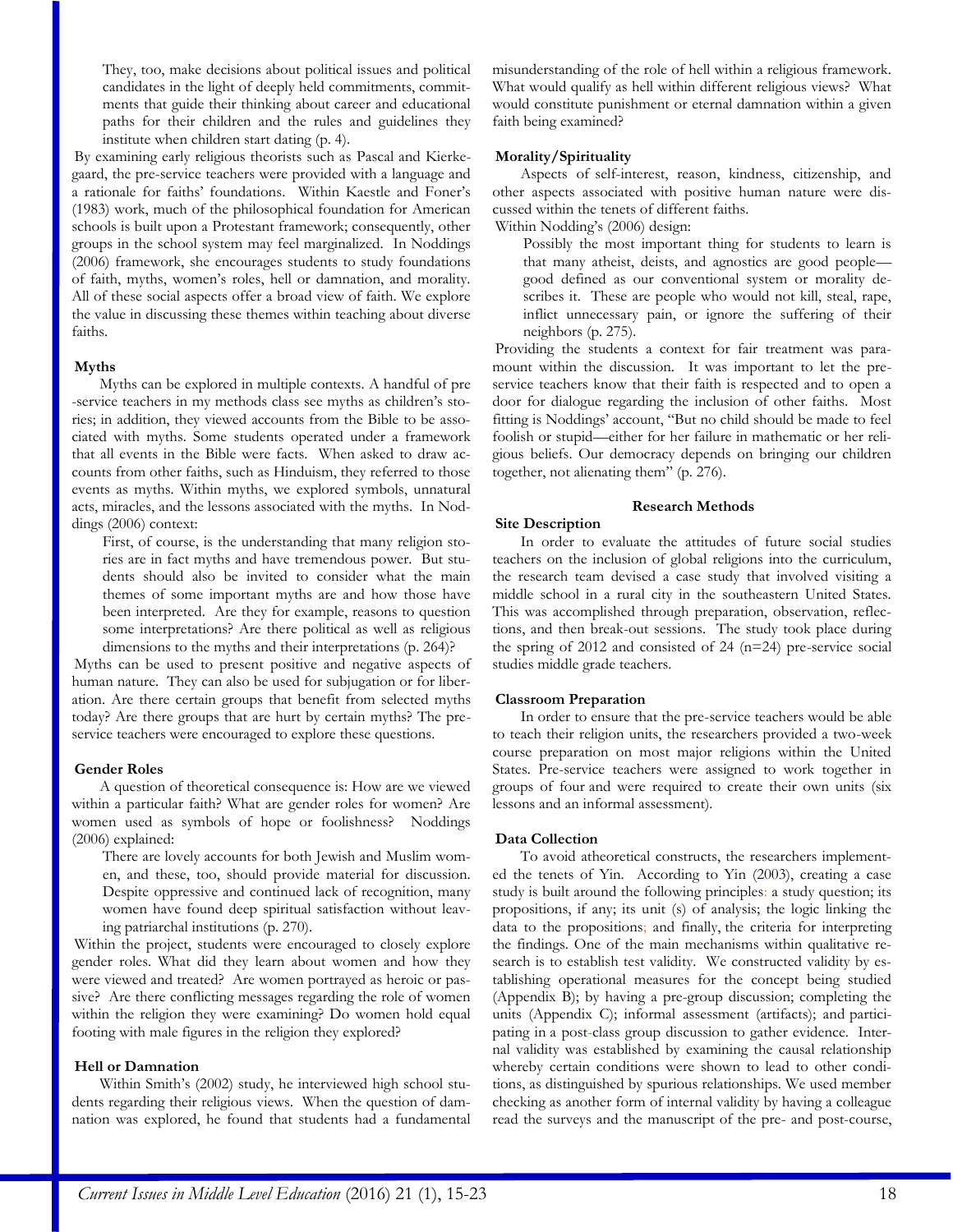and by having the student members check their responses. One researcher also acted as the classroom professor who conducted the study. While the other member acted as a peer reviewer and provide her own assessments of the pre-service teachers responses to help triangulate the data being evaluated. Thus, offering various perspectives on pre-service teachers responses.

## **Member Checking**

Member checking was performed to embody the authenticity as constructed by the participants (pre-service social studies teachers). Once we had completed the analysis of the data, the students were invited to the computer lab to review statements and to check for the accuracy and comprehensiveness of our findings. This included my notes, significant themes, and a copy of the inclass pre- and post-class group discussions. The students also received a copy of the peer researcher's notes and themes, as well as a copy of the session. The students were allowed to address any concerns raised by checking the data collection process.

The Lincoln and Guba (1985) member checking system is a proven method for establishing credibility. The researchers specify that this method gives the participants the opportunity to assess the adequacy of the data. If the students had concerns with the data collection, they had the right to remove their responses from the study. The students could also correct errors and address what they may have viewed as a wrong interpretation. They were also provided additional information about our thoughts on the data collection process. All this was to ensure that the participants had a sense that the data were accurate and reflected their views.

#### **Data Analysis**

The researchers analyzed the transcripts of all the discussions and units by blending the analysis methods (Yin, 2003). The stages of analysis are (a) unit analysis and (b) pre- and post- class discussions.

#### **Results**

This study was conducted with pre-service teachers who began their religion units by stating a perceived lack of connection between their interests and the assignment. They did not know why they were completing the units on different religions. During our initial class discussions, the pre-service teachers articulated their concerns about teaching different religious topics. Although the pre-service teachers agreed that students should learn about other religions, they expressed concerns about parental or community objections. Furthermore, they could not draw on any substantive religious teaching experiences. As one student said, "It is fine to discuss this in class, but how do we teach this to the children without offending them?" All of the pre-service teachers expressed anxiety about blending theory with practice. Many preservice teachers observed that exploring theory in our methods class was contradictory to their future classroom environments.

To address their concerns, we discussed hypothetical children's reactions and how to respond to them. The student teachers also realized that there is potentially varied response to the assigned topics. Student A shared:

I have heard of teachers being fired for numerous superficial reasons. I do not want to start my first year by being fired. I would prefer to wait a few years and establish myself in the community before I explore controversial topics.

The pre-service teachers' trepidation was discussed in relation to their future students. Pre-service teachers repeatedly expressed worries about their future students' ability to understand various religious concepts, and what they thought their students could or could not understand. Student E noted:

Some religious issues are controversial, like different gods, death, and how women are treated. It might be a developmental issue. Maybe middle school students are not ready for these types of discussions. These types of courses are usually reserved for college.

Another concern was that students were not developmentally ready for this type of dialogue. Student B said, "Right. They're not going to get it, so don't bother. They'll understand when they are older." Student F added:

In our rural areas, very few students are exposed to diverse religions. You know, they have been sheltered. Why would we try to destroy what the community has created for a reason?

Once again, the pre-service teachers referenced future student readiness as a chief barrier during our initial discussion. Student Y offered another interpretation of the anticipated course in her response:

I am not originally from here; (the South)*.* I grew up in a very diverse community in Chicago. This type of avoidance must be a southern thing. You guys keep saying the kids aren't ready. Have you talked to the kids? Are you the ones who are afraid? I'm a Christian; I know I'm not required to say it, but I have Muslims friends, and we talk about our differences all the time. We always have friendly exchanges. I am not a Muslim, but I have a better understanding of the religion.

Because pre-service teachers often have limited involvement with children, these types of discussions are thoughtful and allow for realistic dialogue concerning our teaching. Student G added:

I feel that discussing other people's faith is not as effective as having a person of that faith discussing it. I am not sure if I can present Buddhism in an unbiased way. I'm a Christian, and I just don't believe in that stuff. It might be better for me to bring in an expert on Buddhism. I would be upset if a student went home and told their parents they wanted to be Buddhist after my class.

Articulated frustrations included future students' concerns, lack of experience with diverse religions, and fears of their own religion being maligned.

When the pre-service teachers were asked to compare characteristics of their religion to another, we discussed how to teach students of various faiths. Student D affirmed:

If I am teaching a Muslim student, he needs to understand that I have no concern with him, but the people who attacked us on 9/11 were Muslims. That is a fact. I would share with him my concerns about a religion that would encourage people to act in such a way.

Student Y recounted:

Those people were fanatic monsters. We have fanatics, too. I think we need to separate the religion from the individual who commits harmful acts. I think those people could use anything as a justification to hurt people. It is not the religion; it is the people misusing or misinterpreting the religion. Student S:

This type of teaching seems to help. You said that we select for ourselves what to believe. Our students will do the same. I think we have to respect their right to choose their faith. I also think you (the professor) have to respect our right to disagree with their decision.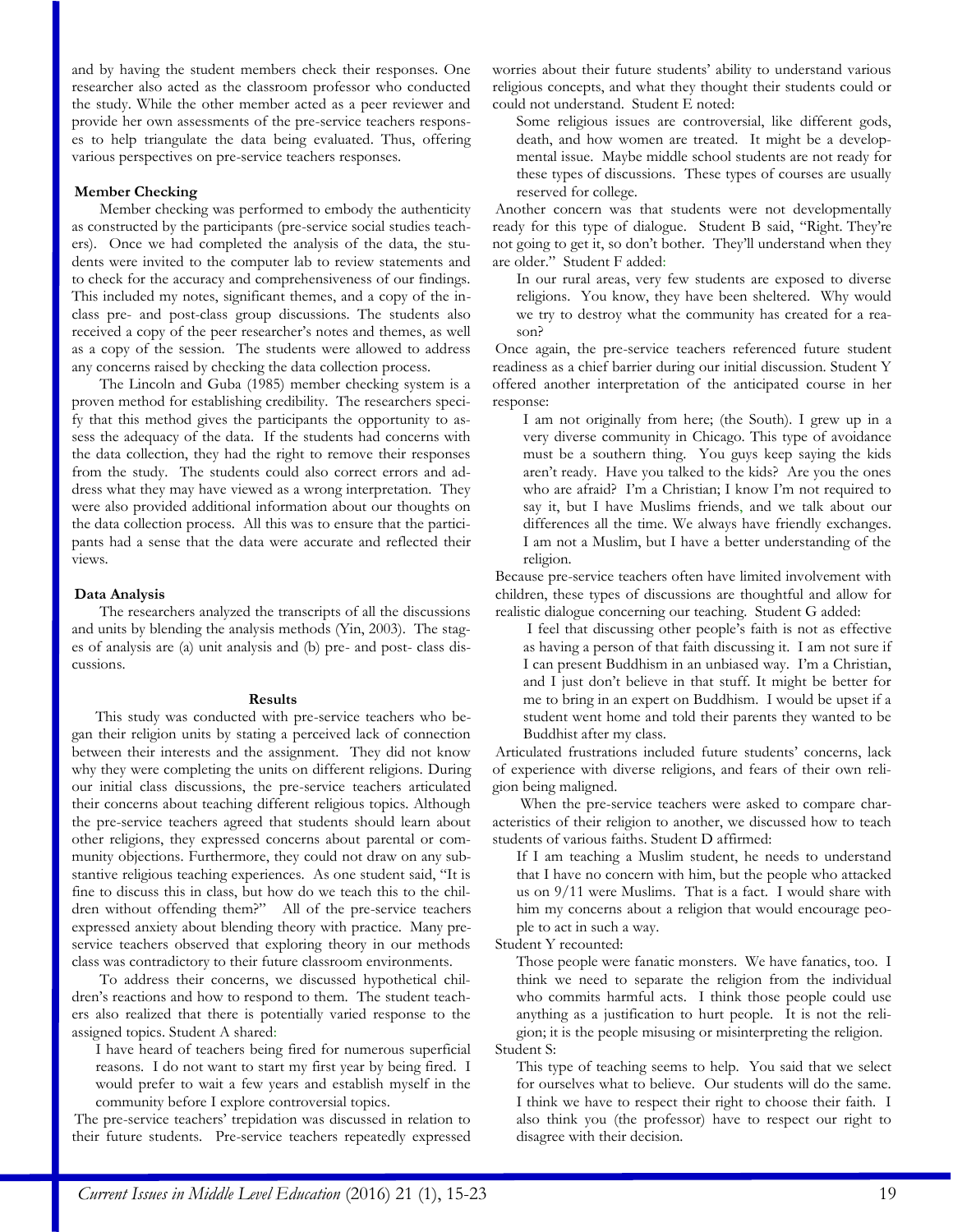## Student B:

Aren't we getting into a place where everyone is right? That is what it seems like to me. Where do we stop? Do I have to accept the fact that I think other religions are misguided? Do I have to teach those students that follow a misguided faith? Yes. Does it matter? No. My job is to teach the standards, not to worry about my students' faith.

When the discussion of hell was introduced, the pre-service teachers gladly shared that in order to enter heaven, one must believe in God. The professor then asked, "If Hitler believed in God, would he not go to heaven? Would an agnostic who tirelessly fought for human rights and claimed no wealth for himself and was living a Christian lifestyle but did not believe in God, be consigned to hell?" The overwhelming response from the pre-service teachers was yes (N=20). When I asked if their students who did not share their faith would be subjected to hell as our hypothetical example, the answers were mixed. Over half of the pre-service teachers refused to answer the question. Those who did answer (N=8) provided a general response. Student B replied, "That is for God to decide."

The discussion reflected real concerns from the pre-service teachers about teaching students of diverse religions. The preinterviews offered us a chance to examine the pre-service teachers' perceptions of teaching the religion units. We were also able to examine the methodology that the students would utilize.

## **Pre-service Teacher's Unit Analysis**

Heuristically, the units urged pre-service teachers to reflect on their pedagogical approaches. After the weeklong religion units were completed in our rural middle school location, we returned to the classroom to discuss our experiences. Several students commented that their responses would have been more complete if they had been allowed to teach a unit on a topic of their selection. Student K felt more comfortable teaching about geographic features than engaging in discussion about multiple religions—even though examining religions is required within the geography standards. Student Y noted:

I was able to separate the unit from my faith. I created a unit on Buddhism. I had no issue creating lessons to help examine the history of the religion and its founders. I created assessments that were factually based and critical thinking assignments that were also grade appropriate. I see myself as having three responsibilities. My first responsibility is to my Lord and Savior, my second is to my family, and third is my work. I had no issue maintaining my faith and teaching about another religion. I think if it had been expressed earlier that this assignment was not designed to question our faith, I think more students would have been more open to it initially.

Student R observed:

It was interesting to me that all of us did know enough to build our units and present them in class. We knew that some religions overlapped and some were completely different, and they related to differences, and how we still have differences based on our religions. This was not as controversial as I had originally thought it would be.

The concerns of pre-service teachers around knowledge base and the limitations of their thinking abilities were absent from the units. Instead, many participants suggested the possibility of building similar units on topics that they may not be as familiar with. Student M explained:

My group was assigned Christianity. I thought this would be fairly easy for me, as a Christian, but the more research I conducted, I found that I had a number of ill-conceived ideas about my own faith. The historical methods that we were required to use in class really helped me to better understand my faith. I feel like I can replicate what I did for myself and use it to teach about other religions.

Additionally, positive feelings from the unit analysis were discussed. This framework established an inquiry approach to learning that would be used throughout the semester. However, several groups failed to explain how ideas such as religious tolerance, multiple perspective, and inquiry were added into their units. The chance to work with classmates was important for self-reflection and collaboration. By comparing units with their peers, they came to appreciate the pedagogical approaches of examining other religions. From our unit analysis, it became clear that student background was a determining factor vis à vis their openness to teach about other religions. As student G related:

Each student will have a different understanding of religion based on his or her background. Some of us have more exposure to different faiths. It seems that the people who have traveled more are more open to teaching about other religions.

Almost all of the pre-service teachers (N=21) demonstrated a willingness to use an inquiry-based approach and saw the unit as a beneficial exercise.

## **Post-Project Discussion**

In many ways, the project was structured and imposed various limitations on participants' inquiries. For example, they were limited in the nature and number of critical thinking questions to ask; the kind of materials they could use; and even the procedures they would undertake. The goal was to create an inquiry experience for the pre-service teachers. The primary objective was not to have the pre-service teachers teach about another religion but to provide them with the skills necessary to teach in a critical and reflective manner.

The researchers found that the student had a number of advantages. The pre-service teachers eventually found that they could teach about diverse religions without compromising their own religious views (N=24). In addition, they were able to select appropriate questions and materials for their students. One concern of the project was the dissonance between the pre-service teachers' views and those of their future students. The preservice teachers (N=18) tended to project their views onto their future students. Having the pre-service teachers take ownership of their discomfort was a recurring intention.

It is the researchers' stance that the project described here played a role in the pre-service teachers' professional development. Students were required to think and to be reflective. The pre-service teachers were taught to follow standardized models and to observe their own conclusions about their instruction implementation. As student S articulated:

I would be interested to see how students from urban areas would approach this assignment. Obviously from my lack of experience in traveling, I could not speak to the experiences a well-traveled person would use to teach this subject matter.

For this student and others, the lack of exposure to other cultures (N=20) was a concern. Many students expressed that they have not traveled outside of their native state. A majority of students have stayed in a twenty-mile radius for most of their lives. This assignment caused them to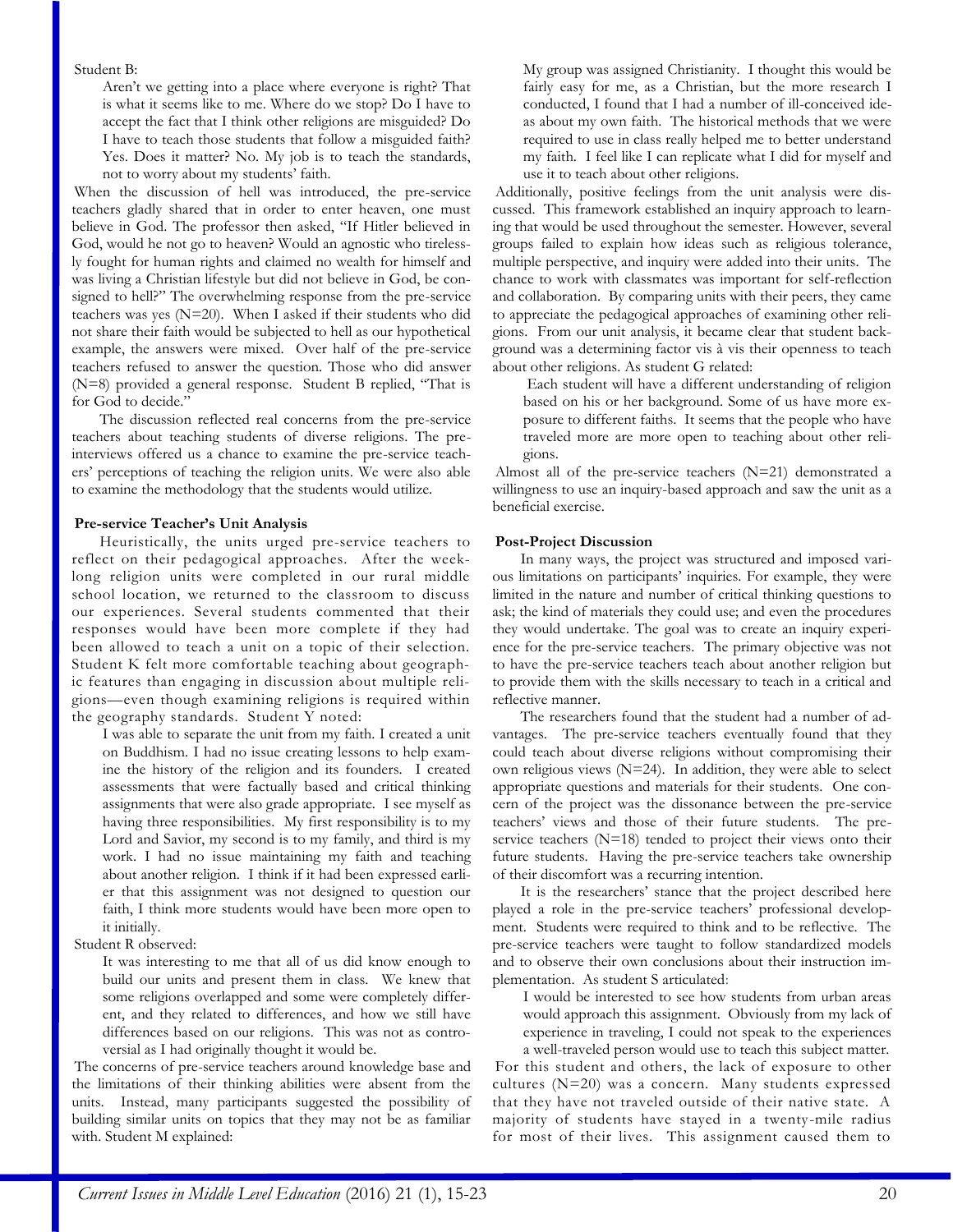compare their views with those who have traveled more extensively. The framework allowed them to build inquiry units and skills for addressing diverse cultures.

#### **Conclusions and Implications**

Teachers' personal beliefs can act as barriers once they are placed in a classroom (Tabachnick & Zeichner, 1991). Without reflection, teacher candidates may rely on their assumed beliefs which further contributes to their *histlexia*. New models need to be implemented—starting with a training model that stresses the transmission of knowledge and improvement of content-based teaching skills—to a model of evolving and reflective selfunderstanding. Teacher candidates need to reflect on how personal understanding affects their teaching, beliefs about students, and their roles in a larger community. In a sense, our institution requires students to analyze school contexts, but in isolation of the political and social ideologies that inform school constructs. Without critical analysis, future teachers may not have the tools to think about how to equitably teach all learners. Villegas (2007) said, "Dispositions are tendencies for individuals to act in a particular manner under particular circumstances, based on their beliefs, a pattern of behavior that is predictive of future actions" (p. 373). The students' responses to the in-class questions showed that the majority can implement the inquiry approach effectively. However, their lack of exposure to diverse cultures is troubling. As Justice (2007) illustrates:

The conclusion to be drawn from these definitional complexities is not that a cut-and-dried use of the term religion must be found but rather that discourse about religion is very difficult and requires that on any given occasion we be aware of the issues that are being raised and clear about how such terms are being used (p. 263).

This study is an attempt to foster the agency and empowerment of all teachers. According to Mirra and Morrell (2011), teachers should create a new paradigm where they engage with the local communities, become producers of knowledge, and work collectively with their students. We encourage all teachers to be critical agents. The researchers used a small-scale study to explore what might promote inquiry and limit bias in teaching. Our experience suggests that it can be done by engaging pre-service teachers in a task that challenges their assumptions about teaching while utilizing a framework that expands their current knowledge. We allowed them the opportunity to expand their views and the necessary skills to achieve their educational objectives.

#### **References**

- Barry, B. (2005). *Why social justice matters.* Malden, MA: Polity Press.
- Barton, K.C., & Levstik, L.S. (2004). *Teaching history for the common good.* Mahweh, NJ: Lawrence Erlbaum Associates.
- Benda, B. B., & Corwyn, R. (1997). Religion and delinquency: The Relationship considering family and peer influences. *Journal for the Scientific Study of Religion*, *36*(1), 81-92.
- Bijsterveld, S. C. (2000). Church and state in Western Europe and the United States: Principles and perspectives. *Brigham Young University Law Review*, 3, 989-995.
- Butts, R. F. (1950). *Church and State in American Education*. Boston: Beacon Press.
- Common Core State Standards Initiative [CCSSI]. (2012). English language arts standards. Retrieved from [http://](http://www.corestandards.org/ELA-Literacy/RH/introduction) [www.corestandards.org/ELA-Literacy/RH/introduction](http://www.corestandards.org/ELA-Literacy/RH/introduction)
- Darling-Hammond, L. (2010). *The flat world and education: How America's commitment to equity will determine our future*. New York: Teachers College press.
- Durham, W. C., Ferrari, S., & Santoro, S. (2008). The Toledo guiding principles on teaching about religion and beliefs in public schools. *Security and Human Rights, 19* (3), 229-239.
- Eck, D. L. (2001). *A new religious America*. San Francisco, CA: Harper.
- Elifson, K. W.,& Hadaway, C.K. (1985). Prayer in public schools: When church and state collide. *The Public Opinion Quarterly, 49* (3), 317-329.
- Georgia Performance Standards (201). Social studies standards. Retrieved from [https://www.georgiastandards.org/Pages/](https://www.georgiastandards.org/Pages/default.aspx) [default.aspx](https://www.georgiastandards.org/Pages/default.aspx)
- Gunn, T. J. (2009). *Spiritual weapons: The Cold War and the forging of an American national religion*. Westport, Conn: Praeger Publishers.
- Haynes, C. C., & Thomas, O. (2001). *Finding common ground: A guide to religious liberty in public schools*. Nashville, TN: First Amendment Center.
- Horne, E. (2003). The development of identity and pride in the Indian child. *Multicultural Education*, *10*(4), 32-38.
- Jones, S. P., & Sheffield, E. C. (2009). *The role of religion in 21stcentury public schools.* New York: Peter Lang.
- Justice, B. (2007). The Blaine game: Are public schools inherently anti-Catholic? *Teachers College Record, 109*(9), 2171-2206.
- Kaestle, C. F., & Foner, E. (1983). *Pillars of the republic: Common schools and American society, 1780-1860*. New York: Hill and Wang.
- Kunzman, R. (2006). *Grappling with the good: Talking about religion and morality in public schools*. Albany: State University of New York Press.
- Lester, E., & Roberts, P. S. (2009). How teaching world religions brought a truce to the culture wars in Modesto, California. *British Journal of Religious Education*, *31*(3), 187-199.
- Lincoln, Y. S., & Guba, E. G. (1985). *Naturalistic inquiry*. London: Sage Publication.
- McClellan, B. E. (1999). *Moral education in America: School and the shaping of character from colonial times to the present.* New York, NY: Teachers College Press.
- Merryfield, M. M. (2013). The difference a global educator can make. *Educational Leadership*, *60*(2), 18-23.
- Miller, T. (1995). *America's alternative religions*. Albany, NY: SUNY.
- Mirra, N., & Morrell, E. (2011). Teachers as civic agents: Toward a critical democratic theory of urban teacher development. *Journal of Teacher Education, 62*(4), 408-420.
- Morris, T. (2013). *Hans Jonas's ethic of responsibility: From ontology to ecology*. Albany, NY: SUNY.
- National Council for the Social Studies (1998). *Expectations of excellence: curriculum standards for social studies*. Washington, D. C.: NCSS.
- *Noddings, N. (2006). Critical lessons: What our schools should teach. Cambridge: Cambridge University Press.*
- *Passe, J., & Willox, L. (2009). Teaching religion in America's public schools: A necessary disruption. Social Studies, 100(3), 102-106.*
- *Pew Research Religion and Public Life (2013). Religious landscape survey. Retrieved from<http://religions.pewforum.org/reports/>*
- *Putnam, R. (2000). Bowling alone: The collapse and revival of American community. New York: Simon and Schuster.*
- *Smith, T. W. (1990). Classifying Protestant denominations. Review of Religious Research, 31(1), 225–245.*
- *Smith, T. W. (2002). Religious diversity in America: The emergence of Muslims, Buddhists, Hindus, and Others. Journal for the Scientific Study of Religion, 41(3), 577-585.*
- *Tabachnick, B. R., & Zeichner, K. M. (1991). Issues and practices in inquiry-oriented teacher education. London: Falmer.*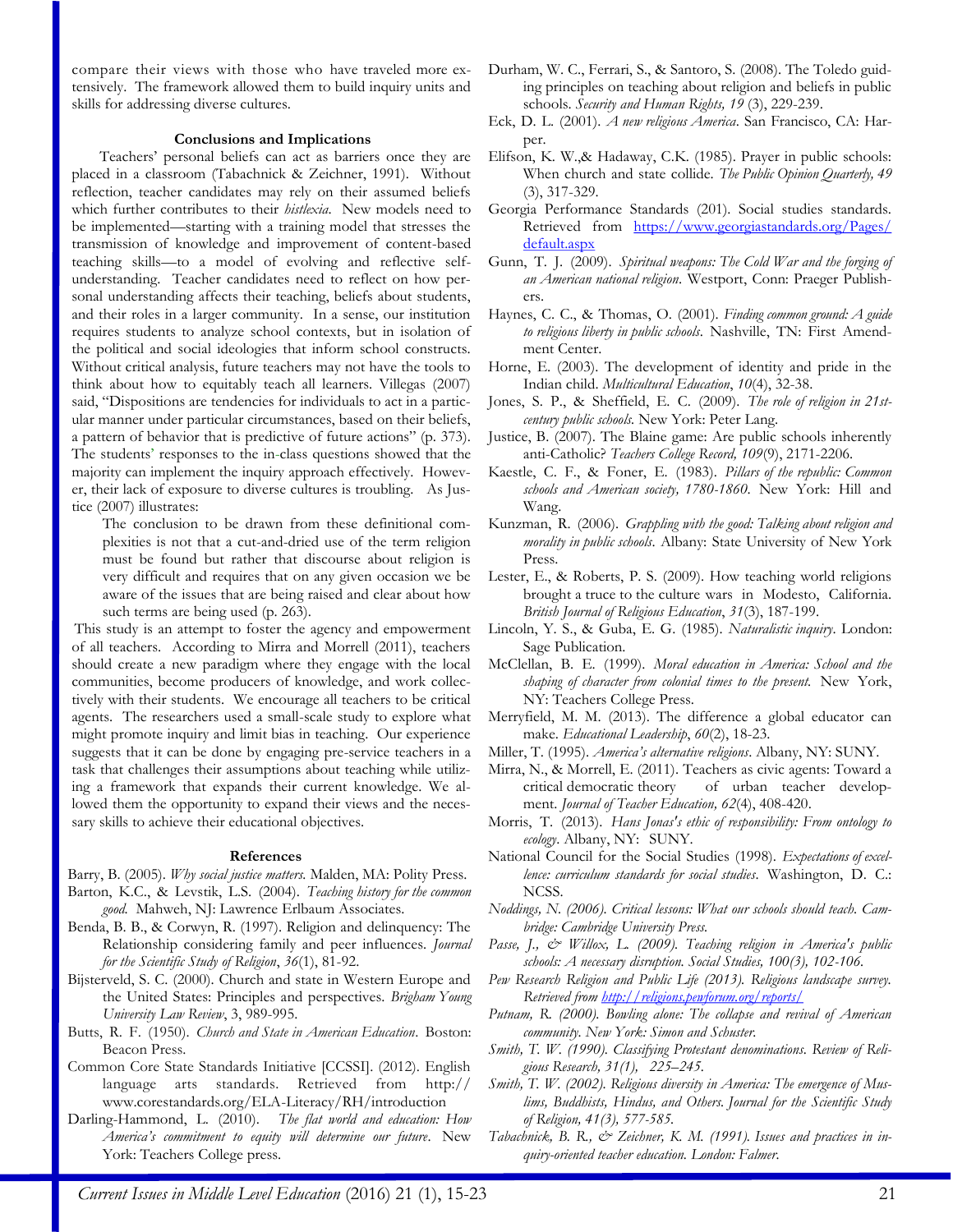- *van Bijsterveld, S. C. (2000). Church and state in Western Europe and the United States: Principles and perspectives. Brigham Young University Law Review, 200(3), 989.*
- *Waks, L.J. (1985). Functionalism and religion. Teachers College Record, 87 (2), 271-276.*
- *Willingham, J. (2010). The Texas State Board of Education's attempt to Christian-ize the founders. Retrieved from http://www.hnn.us/articles/123590.html*
- *Yin, R. K. (2003). Case study research: Design and methods. Thousand Oaks, Ca: SagePublications.*
- *Villegas, A. M. (2007). Dispositions in teacher education: A look at socialjustice. Journal of Teacher Education, 58(5), 370-380.*

| Appendix A                                            |  |  |  |  |
|-------------------------------------------------------|--|--|--|--|
| Breakdown of the Major Religions in the United States |  |  |  |  |

| Religions                            |  |  | Percentage |
|--------------------------------------|--|--|------------|
| <b>Main Category Christians</b>      |  |  |            |
|                                      |  |  | 78.4%      |
| Subcategories of Christian Faiths    |  |  |            |
| Catholics                            |  |  | $23.9\%$   |
| Protestants                          |  |  | 51.3%      |
| Other religions                      |  |  |            |
| Jews                                 |  |  | $1.7\%$    |
| Hindus                               |  |  | 0.4        |
| <b>Buddhists</b>                     |  |  | 0.7        |
| Muslims                              |  |  | 0.6        |
| Native American spiritual traditions |  |  | 0.3        |
| Unaffiliated                         |  |  |            |
| Agnostics                            |  |  | $2.4\%$    |
| Atheists                             |  |  | $1.6\%$    |

# **Appendix B**

## In Class Discussion Questions

Following questions were included in the group interviews: **Pre Assignment Discussion Questions** General Background Information

1. Where were you born? Did you grow up in a rural or urban area?

2. How old are you?

3. Have you studied other religions before?

a) If so, please list any previous experiences.

b) If asked, would you feel comfortable teaching about other religions? Talk about one religion you are familiar with.

4. Which religion do you feel most comfortable teaching?

5. Do you have any friends or family members who practice a religion different from your own? Who? Tell me about each one.

6. What are the benefits of studying other religions?